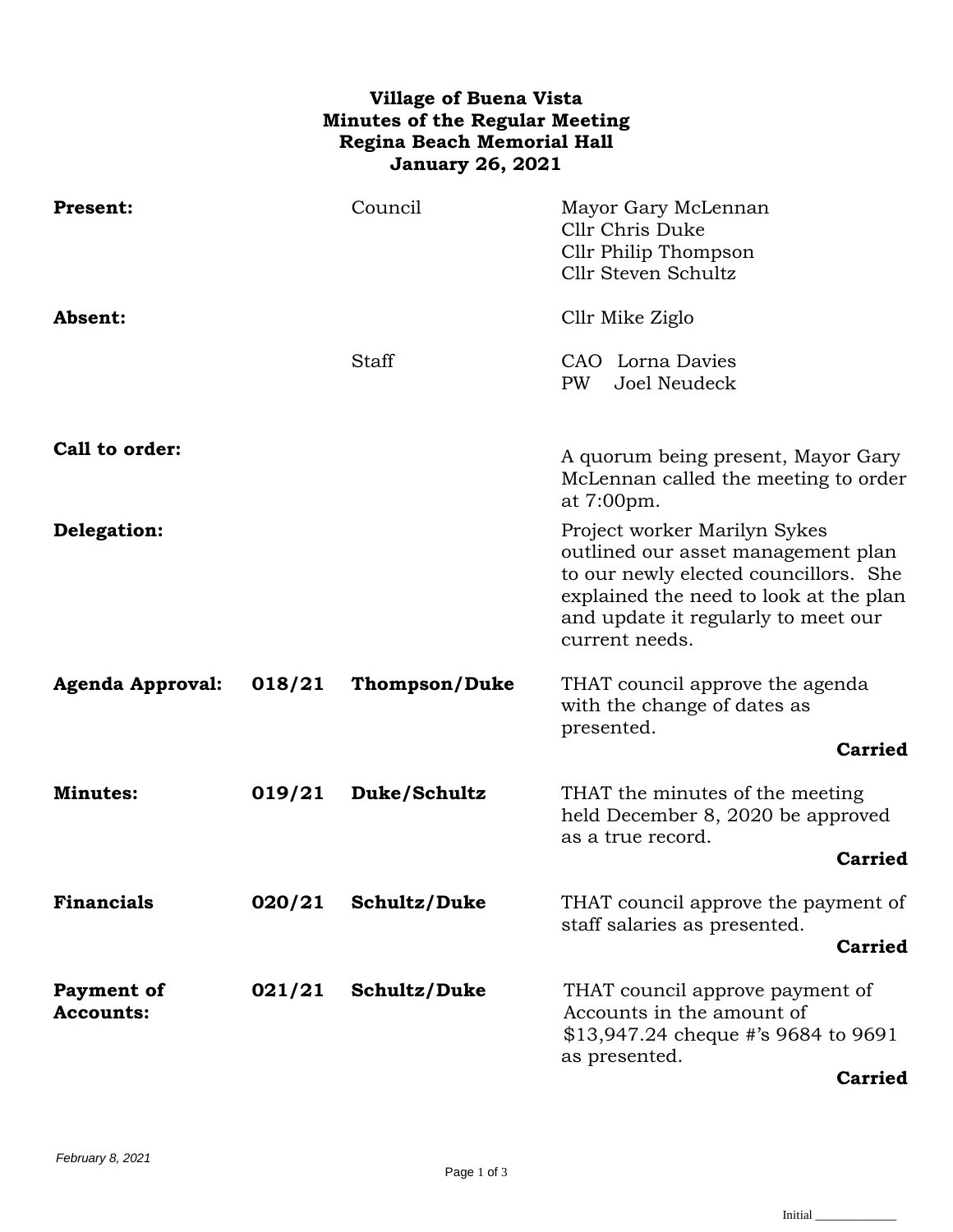## **STAFF REPORTS**

| CAO Report                                             | 022/21 | Schultz/Duke         | THAT council accept CAO report as<br>presented.                                                                                           |
|--------------------------------------------------------|--------|----------------------|-------------------------------------------------------------------------------------------------------------------------------------------|
|                                                        |        |                      | <b>Carried</b>                                                                                                                            |
| Public Works<br>Report                                 | 023/21 | Duke/Thompson        | THAT council accept public works<br>report as presented.                                                                                  |
| <b>NEW BUSINESS</b>                                    |        |                      | <b>Carried</b>                                                                                                                            |
| Support for 2021<br>Census                             | 024/21 | Duke/Schultz         | THAT council approve support for the<br>2021 census as presented                                                                          |
|                                                        |        |                      | <b>Carried</b>                                                                                                                            |
| Support for South<br><b>Shore Community</b><br>Council | 025/21 | <b>Thompson/Duke</b> | THAT council approve a \$200<br>donation to South Shore Community<br>Council.                                                             |
|                                                        |        |                      | <b>Carried</b>                                                                                                                            |
| Bylaw $1-21$ To<br>amend Bylaw 3-18<br>the Water Bylaw | 026/21 | Duke/Schultz         | THAT council approve the 1 <sup>st</sup> reading<br>of Bylaw 1-21 a bylaw to amend<br>Bylaw 3-18 the Water Bylaw as<br>presented.         |
|                                                        |        |                      | <b>Carried</b>                                                                                                                            |
| Bylaw $1-21$ To<br>amend Bylaw 3-18<br>the Water Bylaw | 27/21  | <b>Thompson/Duke</b> | THAT council approve the $2nd$ reading<br>of Bylaw 1-21 a bylaw to amend<br>Bylaw 3-18 the Water Bylaw as<br>presented.<br><b>Carried</b> |
|                                                        |        |                      |                                                                                                                                           |
| Bylaw $1-21$ To<br>amend Bylaw 3-18<br>the Water Bylaw | 29/21  | Thompson/Schultz     | THAT council approve the $3rd$ reading<br>of Bylaw 1-21 a bylaw to amend<br>Bylaw 3-18 the Water Bylaw.                                   |